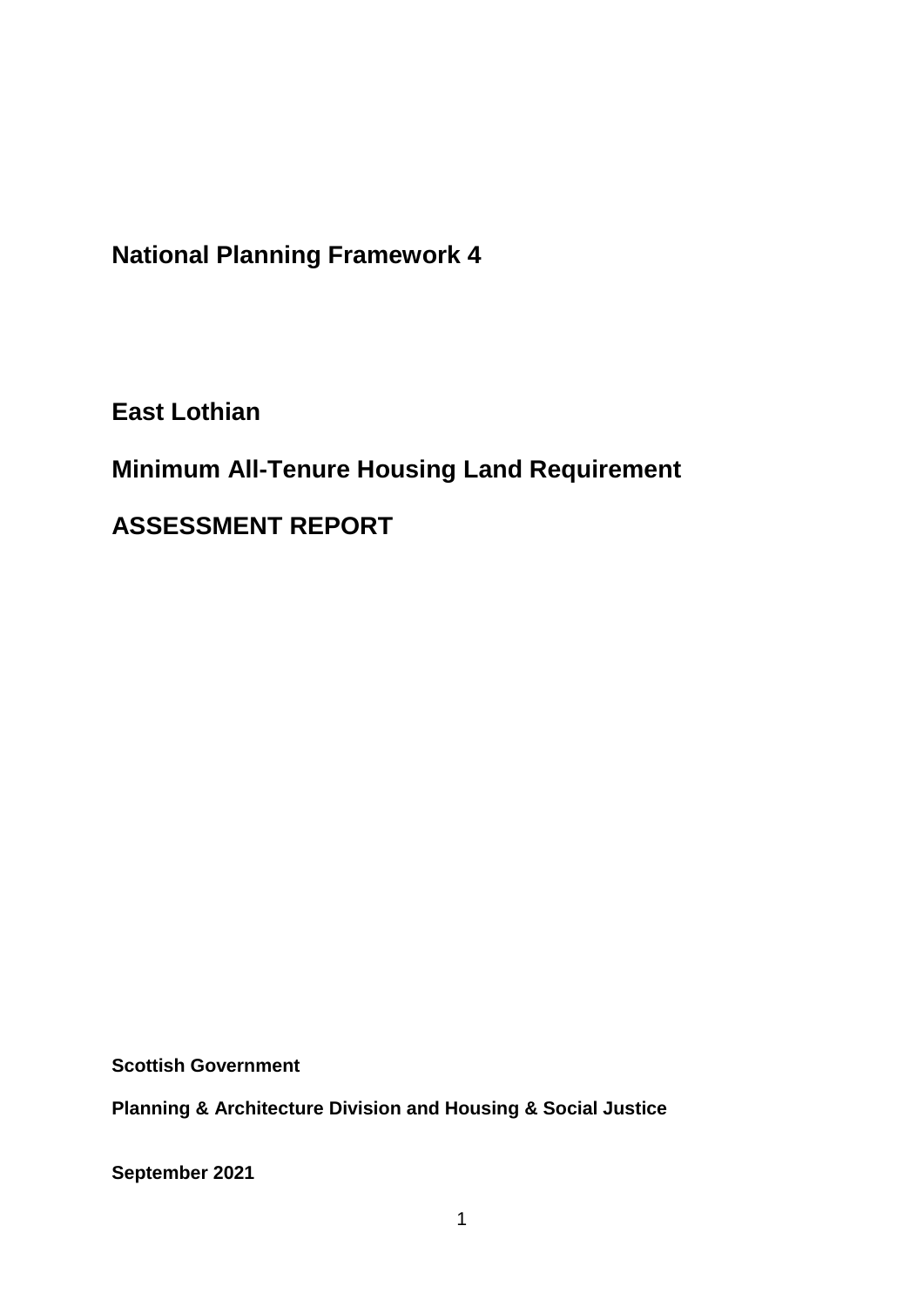| <b>CORE OUTPUTS ASSESSMENT</b> |                                                                                                                                                                                                                                                                                                                                                                                                                                                                                                                                                                                                                                                                                                                                                                                              |                                                              |                                                        |  |  |
|--------------------------------|----------------------------------------------------------------------------------------------------------------------------------------------------------------------------------------------------------------------------------------------------------------------------------------------------------------------------------------------------------------------------------------------------------------------------------------------------------------------------------------------------------------------------------------------------------------------------------------------------------------------------------------------------------------------------------------------------------------------------------------------------------------------------------------------|--------------------------------------------------------------|--------------------------------------------------------|--|--|
| 1                              | <b>Locally Adjusted Estimate</b>                                                                                                                                                                                                                                                                                                                                                                                                                                                                                                                                                                                                                                                                                                                                                             |                                                              |                                                        |  |  |
|                                | East Lothian                                                                                                                                                                                                                                                                                                                                                                                                                                                                                                                                                                                                                                                                                                                                                                                 | <b>Initial</b><br><b>Default</b><br><b>Estimate</b><br>6,050 | Locally<br><b>Adjusted</b><br><b>Estimate</b><br>6,400 |  |  |
|                                | The locally adjusted estimate is primarily driven by the projections for newly<br>forming households. The Council agrees with the methodology and<br>subsequent outputs of the initial default estimate with the exception to the<br>existing housing need figures. This results in an adjusted MATHLR of 6,400; an<br>increase of 350. This locally adjusted estimate is higher than the annual<br>average number of homes completed within East Lothian over the last 10 years<br>(Scottish Government completions data 5,124).                                                                                                                                                                                                                                                            |                                                              |                                                        |  |  |
| $\mathbf 2$                    | <b>Household Projections (Newly-Forming Households)</b><br>The National Register of Scotland (NRS) 2018-based principal migration<br>variation has been used by the Council. The single year data is generated<br>correctly within the Excel calculator.<br>The authority consider that given the 10 year timeframe for Local Development<br>Plans it is prudent to use the principle migration variant. They note there is no<br>information that would point to a consistent trend that requires the use of low or<br>high variants. They consider that the probability is that over this period,<br>migration will rise and fall and the use of the principle will reflect this.<br>Household projection is 4,350.<br><b>Household Projection: Default Compared to Adjusted Estimates</b> |                                                              |                                                        |  |  |
|                                | East Lothian                                                                                                                                                                                                                                                                                                                                                                                                                                                                                                                                                                                                                                                                                                                                                                                 | <b>Default</b><br>4,350.                                     | <b>Adjusted</b><br>4,350                               |  |  |
| 3                              | <b>Existing Housing Need</b><br><b>Existing Housing Need: Default Compared to Adjusted Estimates</b>                                                                                                                                                                                                                                                                                                                                                                                                                                                                                                                                                                                                                                                                                         |                                                              |                                                        |  |  |
|                                |                                                                                                                                                                                                                                                                                                                                                                                                                                                                                                                                                                                                                                                                                                                                                                                              | <b>Default</b>                                               | <b>Adjusted</b>                                        |  |  |
|                                | East Lothian                                                                                                                                                                                                                                                                                                                                                                                                                                                                                                                                                                                                                                                                                                                                                                                 | 500                                                          | 750                                                    |  |  |
|                                | The Council propose an alternative existing housing need figure comprising:<br>Homeless household in temporary accommodation and live homeless<br>applications                                                                                                                                                                                                                                                                                                                                                                                                                                                                                                                                                                                                                               |                                                              |                                                        |  |  |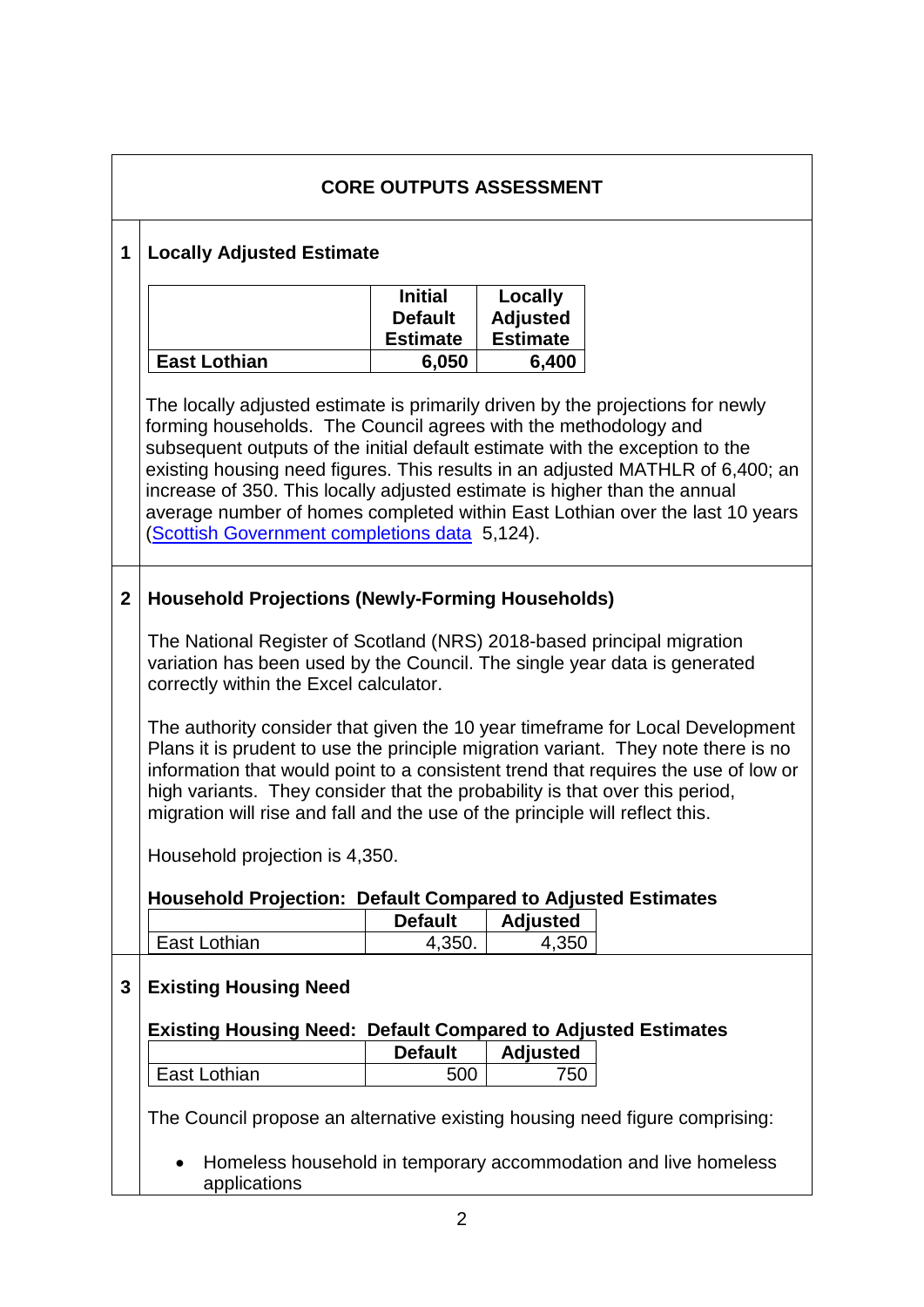- Overcrowded *and* concealed household using the Scottish Government default
	- Support needs which cannot be met with the existing housing stock profile or by an adaptation to existing stock

The Council explains that these forms of existing housing need cannot be met in-situ. They have taken care to net off any in-situ solutions to arrive at an estimate of existing housing need that can must be delivered by a new unit of housing.

## **4 Flexibility Allowance**

East Lothian use the default flexibility allowance of 25%.

# **CORE PROCESSES ASSESSMENT**

### **1 Using the Response Template and Excel Calculator**

The Response Template has been used to make the case for change, word limits are not exceeded and its completion is correct. A copy of the adjusted Excel Calculator has been provided.

### **2 Housing Market Partnership and Stakeholders Involvement**

A consultation was sent out to over 50 organisations including Homes for Scotland, house builders, planning consultants, community groups and local authority representatives. This focused on the initial default estimate. The locally adjusted estimate was not discussed and was not agreed. The revised existing housing need figure has subsequently been arrived at through the continued development of the HNDA process.

A planned approach was supported by community groups to fully address impacts on infrastructure. The authority provided an overview of the position of Homes for Scotland, in that they propose a higher MATHLR, and respond with their views on this.

### **3 Joint Housing and Planning Senior Official Sign-Off**

Senior planning and housing officers have not signed the template however their agreement was noted in the covering email.